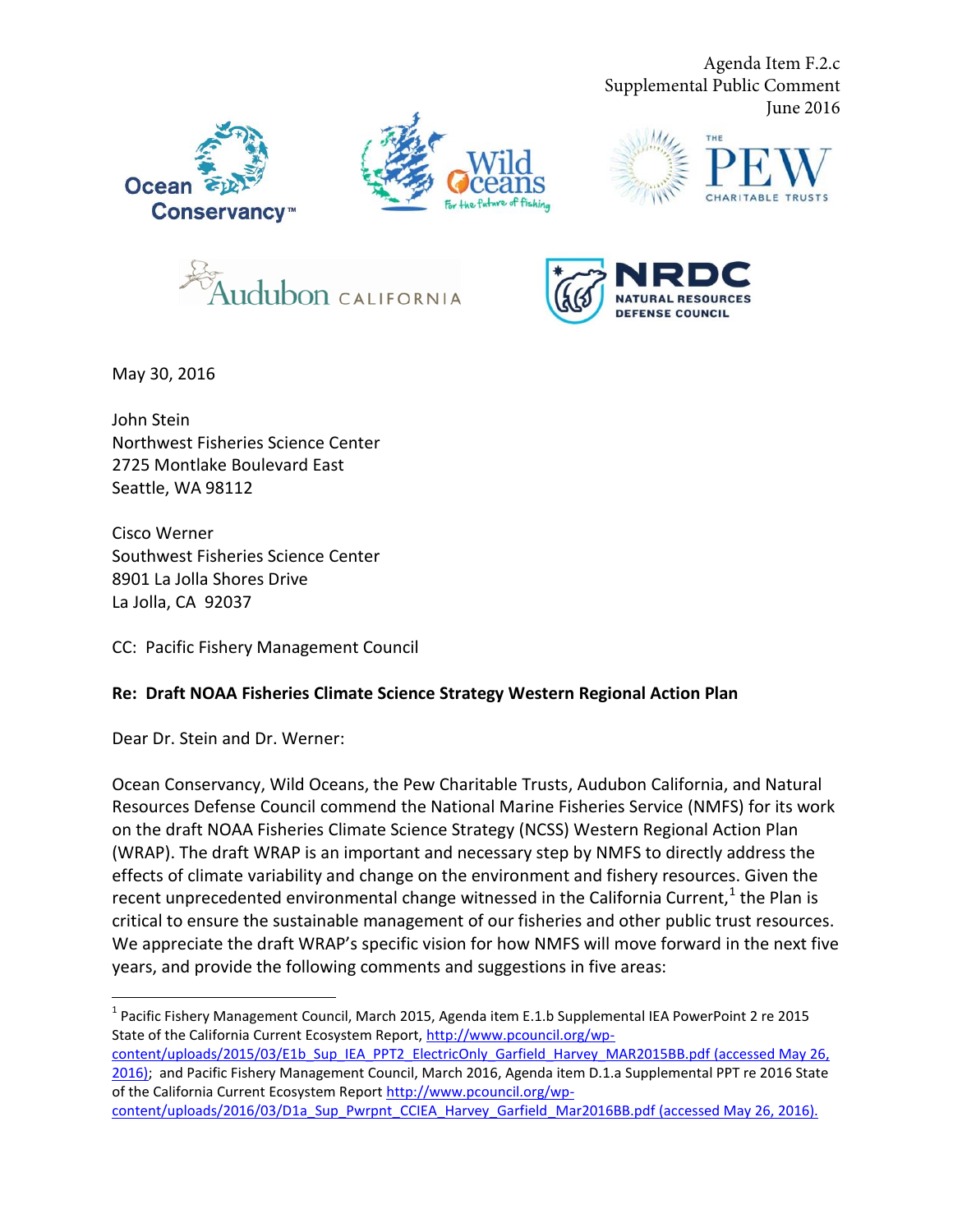- 1. Improve the WRAP structure and climate science process
- 2. Include social and economic data and analysis
- 3. Continue development and use of valuable analytical tools
- 4. Ensure management relevance

 $\overline{a}$ 

5. Increase public participation and scientific collaboration

As recognized by NMFS in the draft WRAP, the California Current is experiencing major environmental and climatological change. Impacts on coastal communities are already extensive, including alterations to federal and state fisheries that are of economic and social importance<sup>2</sup>, sea-level rise,<sup>3</sup> and harmful algal blooms.<sup>4</sup> Key federal regional fishery management plans such as coastal pelagic species<sup>5</sup> and salmon<sup>6</sup> currently have large catch restrictions in place as a result of population decline associated with environmental change, with serious repercussions for the people who depend on them. Predator species are also experiencing concerning mortality events, with California sea lion pup starvations<sup>7</sup> and several seabird mass deaths: Cassin's auklets in 2014, $^8$  and Common Murre in 2015. $^9$  Climate variability and change also create additional uncertainty for policy-makers responsible for the management of trust resources and the ecosystems that underpin their productivity. Given NMFS' legal responsibility for the sustainable management and protection of these species and the ecosystems required to support them, $^{10}$  it is necessary and timely for the agency to conduct the science and analysis that addresses current variability and change, prepares for future change, and does so in a way that best responds to management needs.

### **1. Improve the WRAP structure and climate science process**

<sup>2</sup> *Id.*, and, California Legislature Joint Committee on Fisheries and Aquaculture, *2016 43rd Annual Zeke Grader Fisheries Forum* <http://fisheries.legislature.ca.gov/content/2016-43rd-annual-zeke-grader-fisheries-forum> (accessed May 26, 2016).

<sup>3</sup> California Coastal Commission Meeting, October 2015, *Agenda item F8a re Coastal Development Permit 4-15- 0390 (Broad Beach GHAD)* <http://documents.coastal.ca.gov/reports/2015/10/f8a-10-2015.pdf> and Los Angeles Times, *Malibu's vanishing Broad Beach a sign of rising sea levels, experts say*, [http://www.latimes.com/local/la](http://www.latimes.com/local/la-me-beach31-2008dec31-story.html)[me-beach31-2008dec31-story.html](http://www.latimes.com/local/la-me-beach31-2008dec31-story.html) (accessed May 26, 2016)

<sup>4</sup> California Legislature Joint Committee on Fisheries and Aquaculture, *Crab Season and Domoic Acid: Lessons Learned*[. http://fisheries.legislature.ca.gov/node/27](http://fisheries.legislature.ca.gov/node/27) (accessed May 26, 2016)

<sup>5</sup> Pacific Fishery Management Council, *"Council votes to close 2015-2016 Pacific Sardine Fishery,"* <http://www.pcouncil.org/2015/04/36387/council-votes-to-close-2015-2016-pacific-sardine-fishery/> (accessed May 26, 2016)

<sup>6</sup> Pacific Fishery Management Council, *"Council Announces 2016 Salmon Seasons,"*

<http://www.pcouncil.org/2016/04/41860/council-announces-2016-salmon-seasons/> (accessed May 26, 2016) 7 NOAA Fisheries Protected Resources, *2013-2016 California Sea Lion Unusual Mortality Event in California*.

<http://www.nmfs.noaa.gov/pr/health/mmume/californiasealions2013.htm> (accessed May 26, 2016) 8 National Geographic, January 24, 2015, *Mass Death of Seabirds in Western U.S. Is 'Unprecedented'* [http://news.nationalgeographic.com/news/2015/01/150123-seabirds-mass-die-off-auklet-california-animals](http://news.nationalgeographic.com/news/2015/01/150123-seabirds-mass-die-off-auklet-california-animals-environment/)[environment/](http://news.nationalgeographic.com/news/2015/01/150123-seabirds-mass-die-off-auklet-california-animals-environment/) (accessed May 26, 2016)

<sup>9</sup> University of Washington, Coastal Observation and Seabird Survey Team, *2015 in review: Murres on the Beach*. <http://blogs.uw.edu/coasst/2016/01/07/2015-in-review-murres-on-the-beach/> (accessed May 26, 2016) <sup>10</sup> *See, e.g.*, 16 U.S.C. § 1802(5), 16 U.S.C. § 1802(33), and 16 U.S.C. § 1851(a)(1).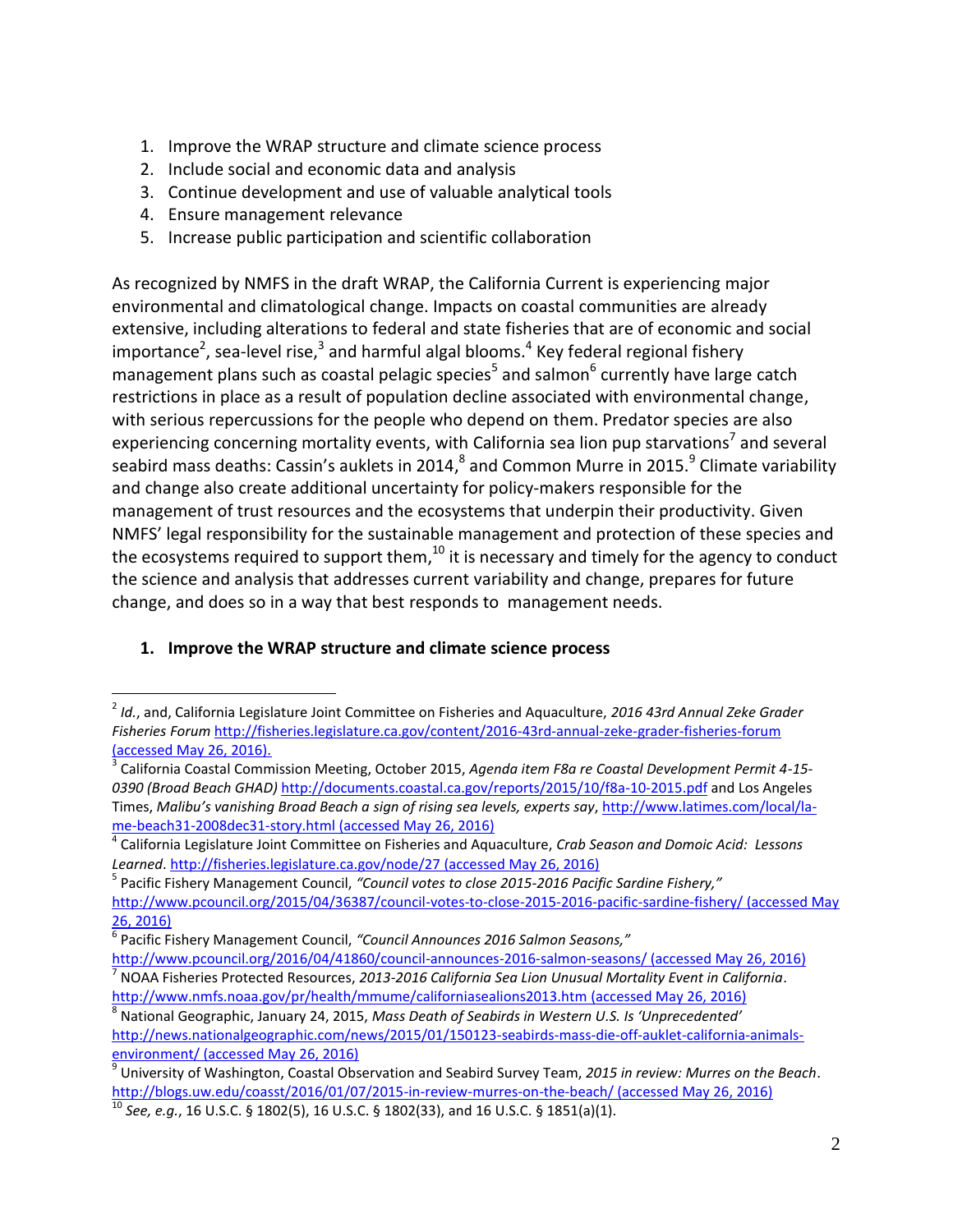We greatly appreciate the overall clarity and specificity of the draft WRAP. The level of guidance is appropriate and needed for regional scientists and managers, and correctly provides a foundation for agency action in the next five years. The draft WRAP also does a sufficient job of providing background information; we are pleased that NMFS sees a better understanding of climate variability and change as necessary and critical to their mission, and recognizes the significant impacts environmental change has on public trust resources.

### *WRAP action items*

We appreciate the various action items laid out in the draft WRAP; however their organization is confusing. Actions that the agency could take to address climate variability and change are found throughout the document, but their relationship to each other, prioritization, and the agency's intent to address them is not obvious. For example, action items are found in the Opportunities section (pg. 17), as bulleted items in the Action Plan section (pg. 23), under the Action Plan "approaches" section (pgs. 24-27), and in the WRAP Action Table and Timeline (pgs. 28-34). There is redundancy among these sections, presumably designed to further describe potential action items in detail and provide the appropriate background for the reader, as well as to cross-reference them with the NCSS objectives, however, the result of this redundancy is that the actions NMFS actually intend to take are difficult to tease out. We recommend clarifying how these various action items relate to each other and presenting the information in a way that clarifies intent.

#### *Metrics*

 $\overline{a}$ 

We applaud the inclusion of metrics in the draft WRAP. Clear steps to measure performance and hold the agency accountable are critical for success and to promote transparency. Metrics *d. Number of stock assessment and Annual Catch Limits (ACLs) that are climate-informed*, and *h. Adoption of indicator(s) to inform management*, are excellent. Climate-informed stock assessments and harvest control rules are not only the crux of preparing our fisheries for environmental change, but are current areas of exploration by managers at the Pacific Fishery Management Council (PFMC).<sup>11</sup> Focusing scientific efforts to achieve this is necessary and appropriate, and responds to management needs. Similarly, using indicators to inform management is a well-recognized approach to bringing ecosystem information into the management process.<sup>12</sup> Although this process remains somewhat vague, we appreciate the general approach of using indicators and suggest that this metric is made more specific.

The draft WRAP states that metrics "…will be continuously evaluated…" (pg. 35) but this provides little information for managers or the public as to when, or how, the metrics will be

<sup>&</sup>lt;sup>11</sup> Pacific Fishery Management Council *Decision Summary Document, Pacific Fishery Management Council Meeting, September 11-16, 2015*at . 1<http://www.pcouncil.org/wp-content/uploads/2015/09/0915decisions.pdf> (accessed May 26, 2016).

 $\frac{12}{12}$  Livingston, P. A., Aydin, K., Boldt, J., Ianelli, J., & Jurado-Molina, J. (2005). A framework for ecosystem impacts assessment using an indicator approach. *ICES Journal of Marine Science: Journal du Conseil*, *62*(3), 592-597.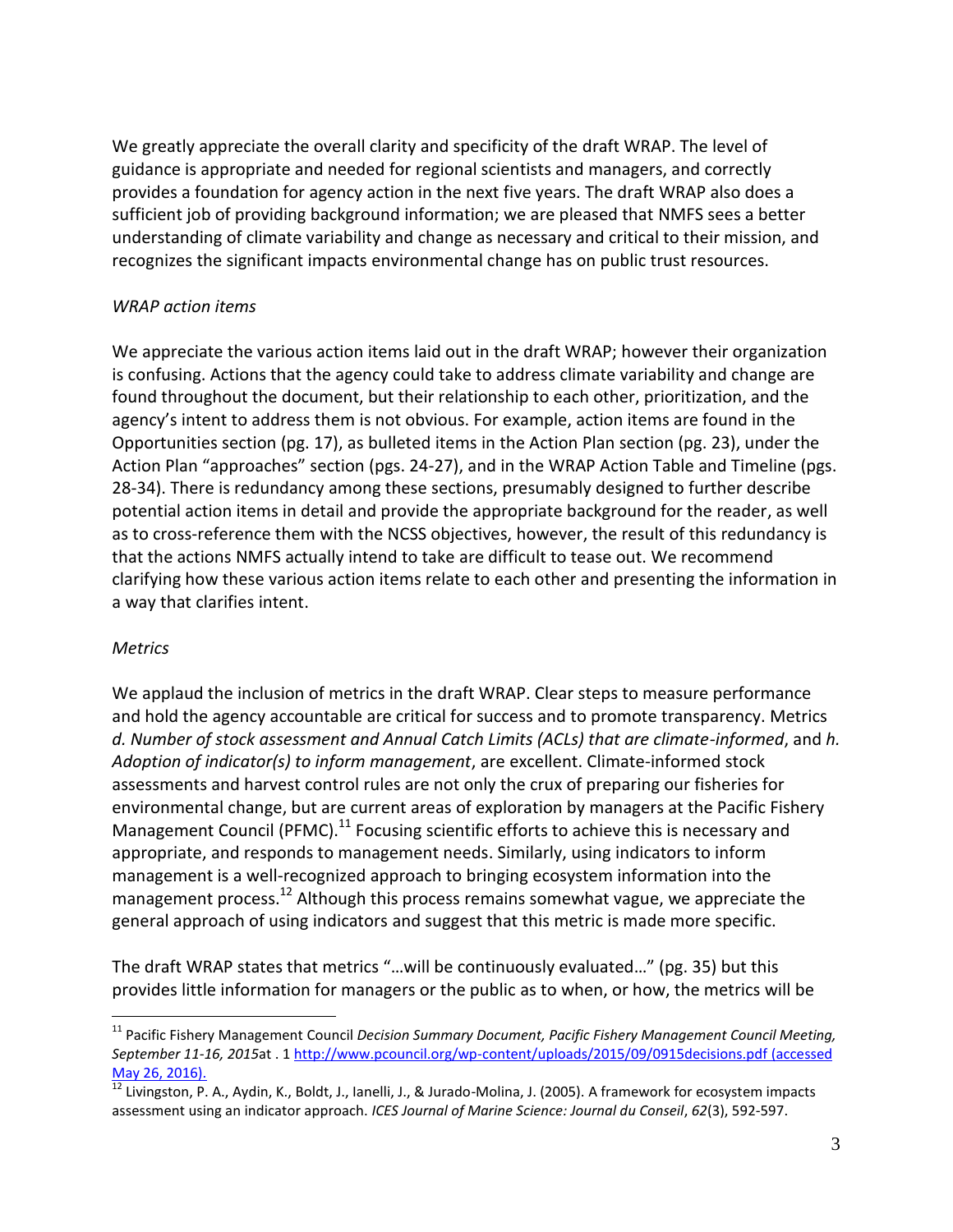applied, or if there will be public access to the results. We recommend that NMFS include more detail about when and how the metrics will be evaluated, and to make this information available to the public.

## *West Coast Climate Program and Committee*

The draft WRAP seeks to establish a NMFS West Coast Climate Committee (WC<sup>3</sup>) and Program. The creation of a West Coast Climate Program is a step in the right direction to focus and coordinate efforts internally. The effects of climate variability and change warrant serious attention by the agency, thus the creation of a stand-alone program that can devote singular efforts to these effects, assure institutional alignment, and take advantage of the high quality science that NMFS already conducts, is proper and needed.

Regarding the WC<sup>3</sup>, the draft WRAP references an existing West Coast Climate Team as the foundation of its creation. It is not said how many people are on the Climate Team however, or what expertise and capacity they bring to the team. We recommend a more thorough and detailed description of what the WC<sup>3</sup> would look like and what types of expertise, knowledge, and experience will be represented.

## *Implementation*

Lastly, we recommend that the WRAP contain an implementation timeline. It is not stated when NMFS intends to finalize the WRAP, begin implementation, or review it. We recommend a periodic review to assess progress and a full review in five years at the end of the WRAP implementation timeline.

### **2. Include social and economic data and analysis**

We appreciate NMFS' recognition of the importance of understanding the role of climate variability and change on dependent human communities. Of the seven NCSS objectives, three specifically mention dependent human communities, and the draft WRAP recognizes a lack of data that can inform human factors as a "Weakness" (pg. 16). However, despite the stated desire to address the social science aspects, the WRAP does not sufficiently address this need in its various action items or in its descriptive sections. As mentioned above, it is difficult to understand the exact prioritized action items NMFS intends to implement through the WRAP; however, when taken in totality, the amount and focus on better understanding the impacts of climate variability and change on dependent human communities appears to be insufficient.

Based on the WRAP Action Table and Timeline, of 39 total action items listed, only five are directly related to human factors. Of these five, only one will be completed without an increase in funding. Given the growing recognition of the importance of including social and economic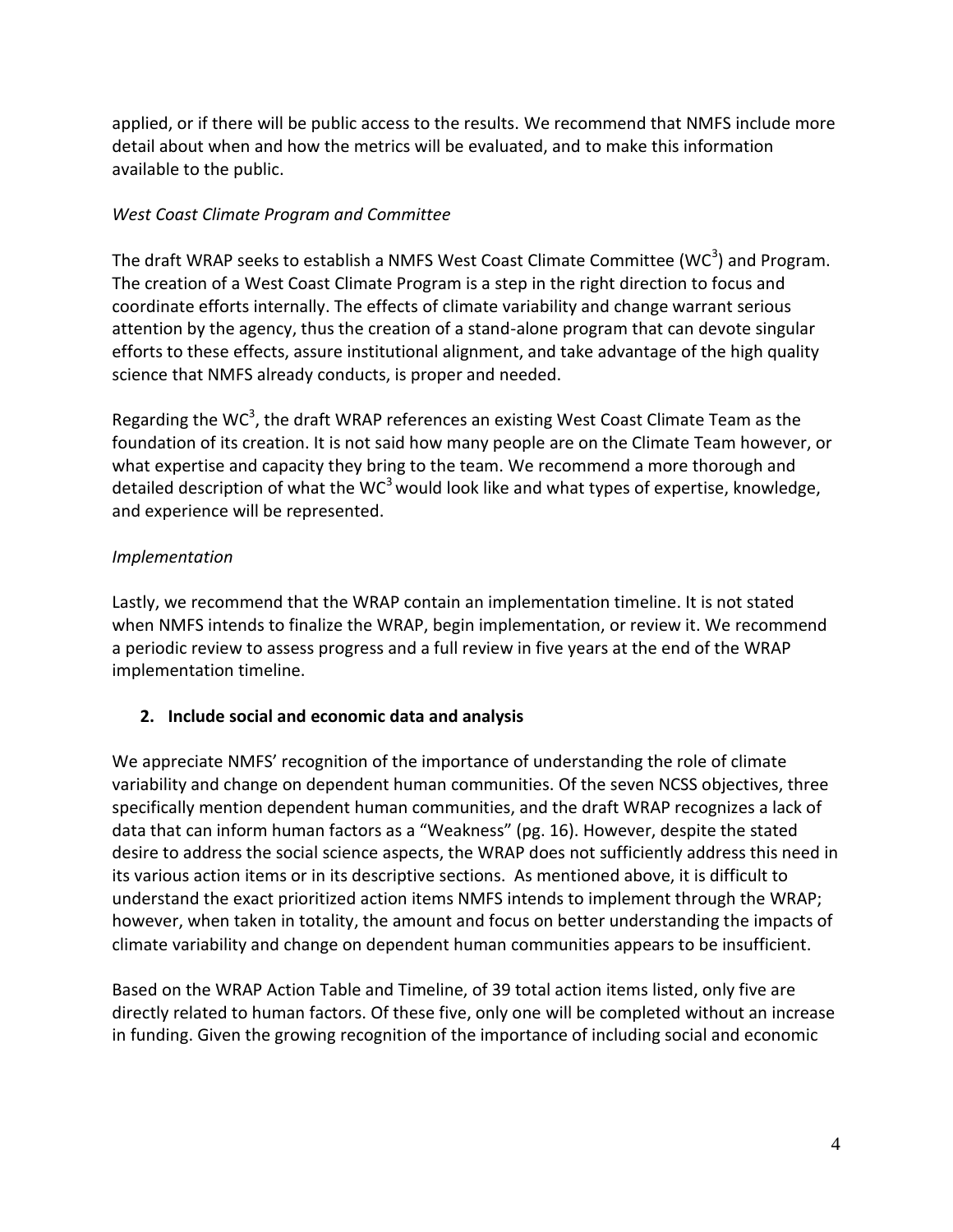data and analysis in fisheries decision-making by managers and fisheries experts,  $13,14$  and the agency's core mandate to achieve optimum yield, social sciences should be addressed.

A better understanding of the social and economic underpinnings of existing and proposed policies can help NMFS achieve optimum yield and implement its EBFM policy.<sup>15</sup> Optimum yield requires the consideration of ecological, social and economic factors,<sup>16</sup> thus highlighting social and economic data collection and analysis will improve the information mangers have available about the existing relationships between environmental change and human communities, and foster informed consideration and transparent decision-making. Today, many of these decisions are driven by anecdotal information and personal experience, as opposed to analysis or modeling provided from the social sciences. Stronger social science and greater inclusion of social and economic data and analysis will aid Councils and NMFS when considering management actions, and better support the legally mandated achievement of optimum vield. $17$ 

We recommend summarizing appendix C, "Coastal-zone change is expected to come on many fronts," and including it in the main body of the report to highlight the expected change on human communities, and incorporate social science in any final list of action items.

# **3. Continue development and use of valuable analytical tools**

## *Management Strategy Evaluation*

We appreciate NMFS' use of Management Strategy Evaluation (MSE) and the prominence it is given in the draft WRAP. MSE has been proven to be a valuable tool for managers to better understand the potential implications of their decisions, and allows for more transparent and informed policy-making.<sup>18</sup> MSE is an ideal use of NMFS' growing capacity around ecosystem modeling tools, such as Atlantis, and could be applied in a variety of ways to answer management questions. The WRAP proposes using MSE to better understand and prepare for the effects of climate variability and change on Pacific hake, sablefish, and North Pacific Albacore. The selection of these three species appears to be a combination of management

[content/uploads/2015/09/D1a\\_SUP\\_SSC\\_SEPT2015BB.pdf.](http://www.pcouncil.org/wp-content/uploads/2015/09/D1a_SUP_SSC_SEPT2015BB.pdf) (accessed May 26, 2016) <sup>14</sup> Fulton, E. A., Smith, A. D., Smith, D. C., & van Putten, I. E. (2011). Human behaviour: the key source of

uncertainty in fisheries management. *Fish and Fisheries*, *12*(1), 2-17.

 $\overline{a}$ 

<sup>13</sup> Pacific Fishery Management Council, *September 2015, Scientific and Statistical Committee Supplemental Report, Agenda Item D.1.a.*, available at [http://www.pcouncil.org/wp-](http://www.pcouncil.org/wp-content/uploads/2015/09/D1a_SUP_SSC_SEPT2015BB.pdf)

<sup>&</sup>lt;sup>15</sup> National Marine Fisheries Service Policy Directive, Ecosystem-Based Fisheries Management Policy, Discussion Draft (Sept. 9, 2015).

 $16$  U.S.C. § 1802(33).

 $17$  16 U.S.C. § 1851(a)(1).

<sup>&</sup>lt;sup>18</sup> Holland, D. S. (2010), "Management Strategy Evaluation and Management Procedures: Tools for Rebuilding and Sustaining Fisheries", OECD Food, Agriculture and Fisheries Working Papers, No. 25, OECD Publishing. doi: 10.1787/5kmd77jhvkjf-en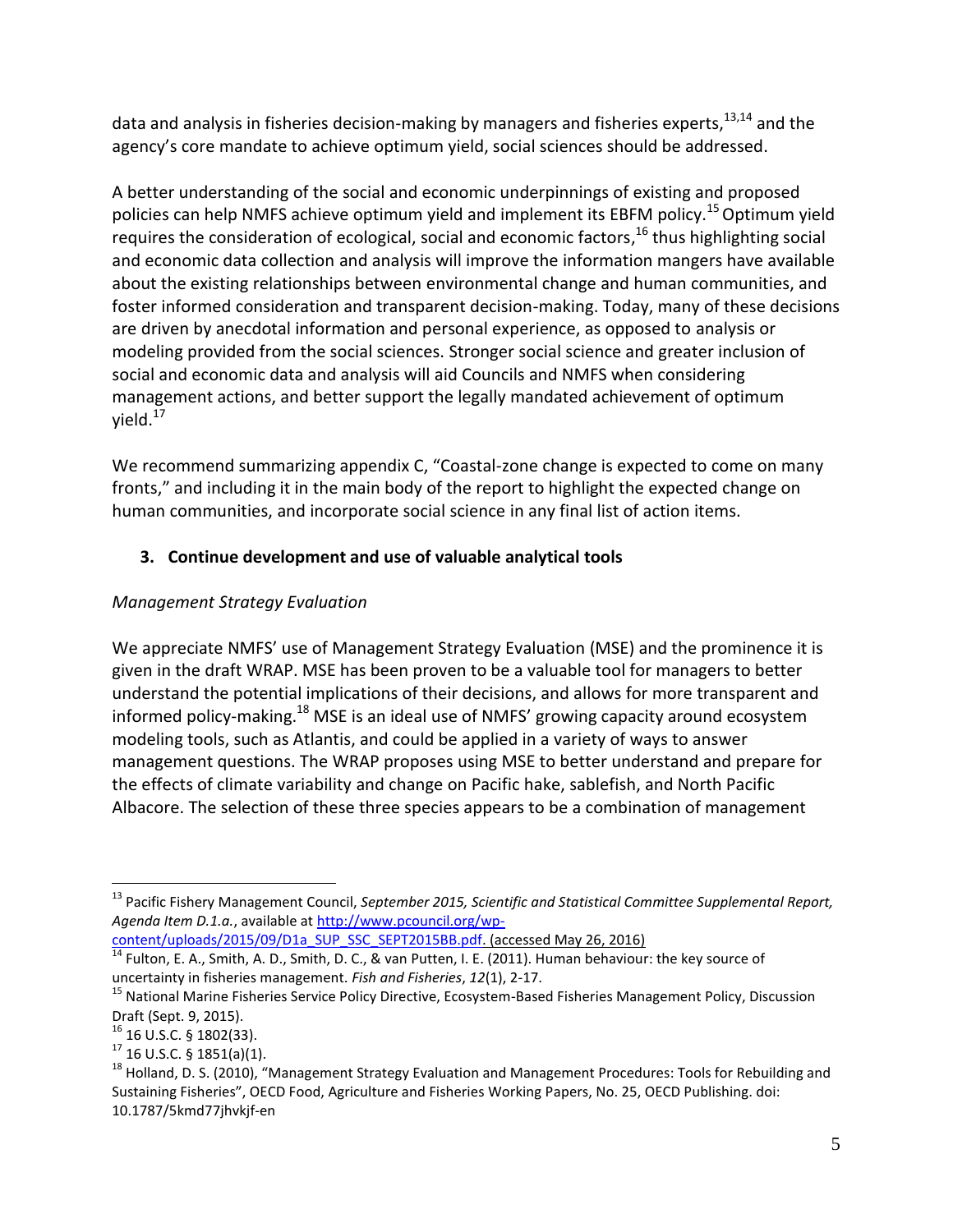need and artifact of agency expertise;<sup>19</sup> while we support using MSE to better prepare all stocks, we encourage NMFS to continue to engage with managers at the PFMC and with the public to ensure that resources are dedicated to the stocks that need their attention most, and that NMFS also use its exceptional ecosystem science expertise towards conducting MSEs that go beyond single stock applications.<sup>20, 21, 22</sup>

## *Ecosystem indicators*

 $\overline{a}$ 

We commend NMFS for highlighting the importance of ecosystem indicators in the draft WRAP. The PFMC is currently conducting several processes to highlight and improve its use of ecosystem indicators in management; one to make the existing suite of indicators presented in the annual ecosystem status report more management-relevant, $^{23}$  and a second to investigate the use of ecosystem indicators in the sablefish stock assessment.<sup>24</sup> Both highlight the interest of managers to better incorporate ecosystem information into decision-making and utilize the existing expertise and data of the California Current Integrated Ecosystem Assessment (CCIEA) program. The WRAP recognizes (pgs. 12-13) NMFS' strong capacity in existing observations and time series data collection. On-going agency commitment to high-quality data collection has created a world-class database of ecosystem knowledge. It is imperative that NMFS capitalize on this strength by bringing this information into the decision-making process. We therefore support further strengthening and use of indicators through single-species applications such as the current sablefish effort; informational applications like the annual state of the ecosystem report; development of ecosystem reference points around leading indicators; and investigation and development of forecasting abilities.

## *California Current Integrated Ecosystem Assessment*

Beyond ecosystem indicator development and use, the CCIEA provides critically needed information and analysis for managers, and will be even more important given a changing

<sup>19</sup> Pacific Fishery Management Council *Ecosystem Workgroup webinar*,

<http://www.pcouncil.org/2016/04/41979/ad-hoc-ecosystem-workgroup-ewg-to-hold-webinar-may-19/> (accessed May 26, 2016)

<sup>&</sup>lt;sup>20</sup> Fulton, E. A., Smith, A. D., Smith, D. C., & Johnson, P. (2014). An integrated approach is needed for ecosystem based fisheries management: insights from ecosystem-level management strategy evaluation. PloS one,9(1), e84242.

<sup>&</sup>lt;sup>21</sup> Kaplan, I. C., Horne, P. J., & Levin, P. S. (2012). Screening California Current fishery management scenarios using the Atlantis end-to-end ecosystem model. Progress in Oceanography, 102, 5-18.

<sup>&</sup>lt;sup>22</sup> Punt, A. E., A'mar, T., Bond, N. A., Butterworth, D. S., de Moor, C. L., De Oliveira, J. A., ... & Szuwalski, C. (2014). Fisheries management under climate and environmental uncertainty: control rules and performance simulation. ICES Journal of Marine Science: Journal du Conseil, 71(8), 2208-2220.

<sup>&</sup>lt;sup>23</sup> Pacific Fishery Management Counci[l http://www.pcouncil.org/ecosystem-based-management/coordinated](http://www.pcouncil.org/ecosystem-based-management/coordinated-ecosystem-indicator-review-initiative/)[ecosystem-indicator-review-initiative/](http://www.pcouncil.org/ecosystem-based-management/coordinated-ecosystem-indicator-review-initiative/) (accessed May 26, 2016).

<sup>24</sup> Pacific Fishery Management Council *Decision Summary Document, Pacific Fishery Management Council Meeting, September 11-16, 2015*. *Pg*. at 1[. http://www.pcouncil.org/wp-content/uploads/2015/09/0915decisions.pdf](http://www.pcouncil.org/wp-content/uploads/2015/09/0915decisions.pdf) (accessed May 26, 2016)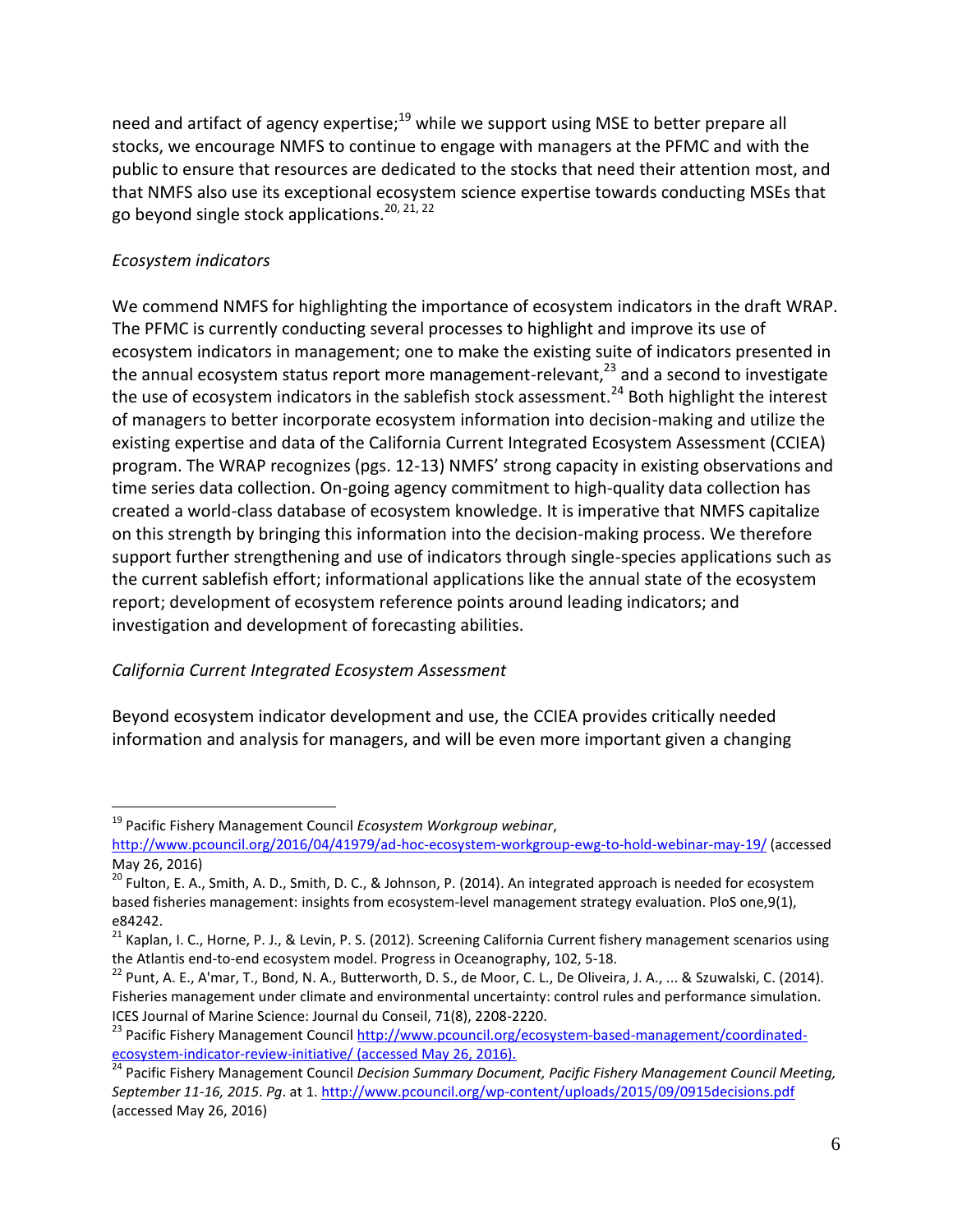environment. Web-based tools and models, such as Atlantis, ERDAPP,<sup>25</sup> and Ecological Risk Assessment, developed by the CCIEA will be able to respond in real-time to scientists and managers, and are central to understanding and answering management questions at the ecosystem level.<sup>26</sup> The analysis and products provided by the CCIEA are critical to implementing EBFM, and will be key to successful execution of the EBFM policy.

We additionally recommend that NMFS coordinate the WRAP with their recently finalized EBFM policy and draft EBFM roadmap. Many of the same concepts, strategies, and principles overlap and inform the same management processes, thus it is vitally important to ensure that these two important and central planning documents are coordinated in their approaches and implementation strategies.

## **4. Ensure management relevance**

Responding to management need is the single most important process element of the WRAP. While high quality science and investigative products add to the scientific body of literature and promote general understanding, without drawing clear lines to management need NMFS misses opportunities to make decisions with the best scientific information available, leave our managers without the tools and information they need, and fall short of providing highly effective management solutions. The process must not be a linear one, but an iterative conversation between NMFS scientists and external managers and the public. Science in and of itself will not prepare our fisheries and dependent communities for climate change.

We appreciate the WRAPs recognition of this. Throughout the WRAP, there is mention of integrating the activities and needs of different management bodies, and making sure climate science is responsive to this. We encourage the continued engagement of the CCIEA program with management bodies like the PFMC, and hope that the resulting WC<sup>3</sup> and West Coast Climate Program will also meaningfully engage.

At the same time, Appendix E outlines high-level priorities for climate science that fall into four categories of information and science needs. Specifically, the priorities for *Marine Ecosystem Information on Climate Effects* pose questions that may ultimately lead to development of management programs that appropriately respond to emerging climate science. While NMFS has identified these questions and data needs to begin answering these questions, the WRAP should explain how NMFS will apply new information to answer these questions and make recommendations for management.

Finally, as part of any engagement strategy, we recommend that the WC<sup>3</sup> and the West Coast Climate Program include in their efforts an exercise to ensure that scientific priorities are

 $\overline{a}$ 

<sup>25</sup> National Oceanic and Atmospheric Administration *IEA ERDDAP*,

<https://coastwatch.pfeg.noaa.gov/erddap/index.html> (accessed May 26, 2016)

<sup>26</sup> National Oceanic and Atmospheric Administration, *California Current Integrated Ecosystem Assessment* <http://www.noaa.gov/iea/regions/california-current-region/current-work/index.html> (accessed May 26, 2016)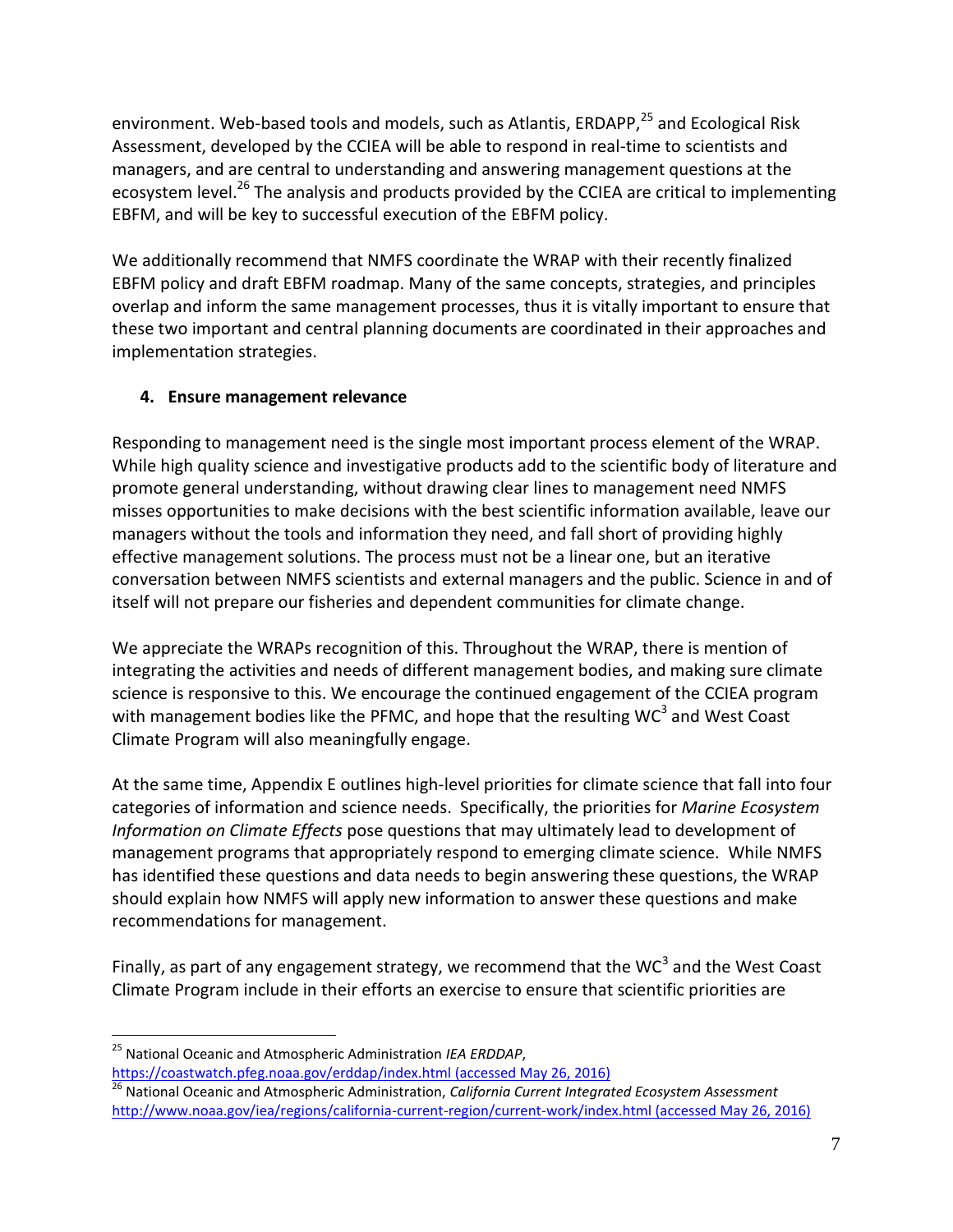directly tied to management goals and objectives. The PFMC includes goals and objectives in all of their Fishery Management Plans and Fishery Ecosystem Plan, as well as outlines identified scientific needs and priorities in their Research and Data Needs document.<sup>27</sup> Other cited partner management groups such as the International Whaling Commission (IWC) and the Pacific States Marine Fisheries Commission have some, albeit limited, aspirational documentation that can also help guide the strategic direction of NMFS' climate science approach. Active consideration of these goals and objectives can help ensure that the resulting science is useful, and meets the long-term needs and intentions of these primary management bodies.

### **5. Increase public participation and scientific collaboration**

In addition to responding to management need, NMFS should seek public input and advice where possible. There is scant mention of engaging with the public directly in the draft WRAP, and even the current process of public engagement on the draft WRAP has been insufficient. The public can help inform NMFS on areas of need and interest, and provide valuable information and insights that the agency alone does not have. While the draft WRAP covers engagement with management groups, such as the PFMC and the IWC, these groups should not be the only conduit to public participation in the climate science discussion. The WRAP cites a "…two-way dialogue and feedback loop with key management partners…" (pg. 36) but how and with what frequency is not addressed. We recommend that NMFS provide details on their vision of public engagement, and provide opportunities for the public to directly engage with NMFS. We also recommend that NMFS consider the addition of a public seat to the WC<sup>3</sup> and that the committee meetings are open to the public. Given the importance of the material to the public, the inclusion of industry, environmental-NGO, recreational fishermen and other ocean user groups is warranted.

We also note the lack of identified collaboration with state and tribal climate science efforts.<sup>28</sup> For example, the West Coast Ocean Acidification & Hypoxia Panel, $^{29}$  led by the California Ocean Science Trust, is a state-led effort that directly synthesized and provided management recommendations around preparing our fisheries for climate change. Additionally, the Pacific Coast Collaborative<sup>30</sup> specifically targets preparing the North American west coast and Alaska for climate change and ocean-related issues. At a minimum, NMFS should be coordinating

 $\overline{a}$ 

<sup>27</sup> Pacific Fishery Management Council, *Research and Data Needs, 2013*[. http://www.pcouncil.org/wp](http://www.pcouncil.org/wp-content/uploads/Res_Data_Needs_2013_FINAL.pdf)[content/uploads/Res\\_Data\\_Needs\\_2013\\_FINAL.pdf](http://www.pcouncil.org/wp-content/uploads/Res_Data_Needs_2013_FINAL.pdf) (accessed May 26, 2016)

<sup>28</sup> Pacific Fishery Management Council, *September 2015, Ecosystem Workgroup report, Agenda Item D.1.a*, At 10- 11. [http://www.pcouncil.org/wp-content/uploads/2015/08/D1a\\_EWG\\_Rpt\\_Initiatives\\_SEPT2015BB.pdf](http://www.pcouncil.org/wp-content/uploads/2015/08/D1a_EWG_Rpt_Initiatives_SEPT2015BB.pdf) (accessed May 26, 2016)

<sup>&</sup>lt;sup>29</sup> California Ocean Science Trust, *West Coast Ocean Acidification and Hypoxia Panel* <http://westcoastoah.org/> (accessed May 26, 2016).

<sup>&</sup>lt;sup>30</sup> Pacific Coast Collaborative, Climate Change.

<http://www.pacificcoastcollaborative.org/priorities/climateaction/Pages/ClimateAction.aspx> (accessed May 26, 2016)